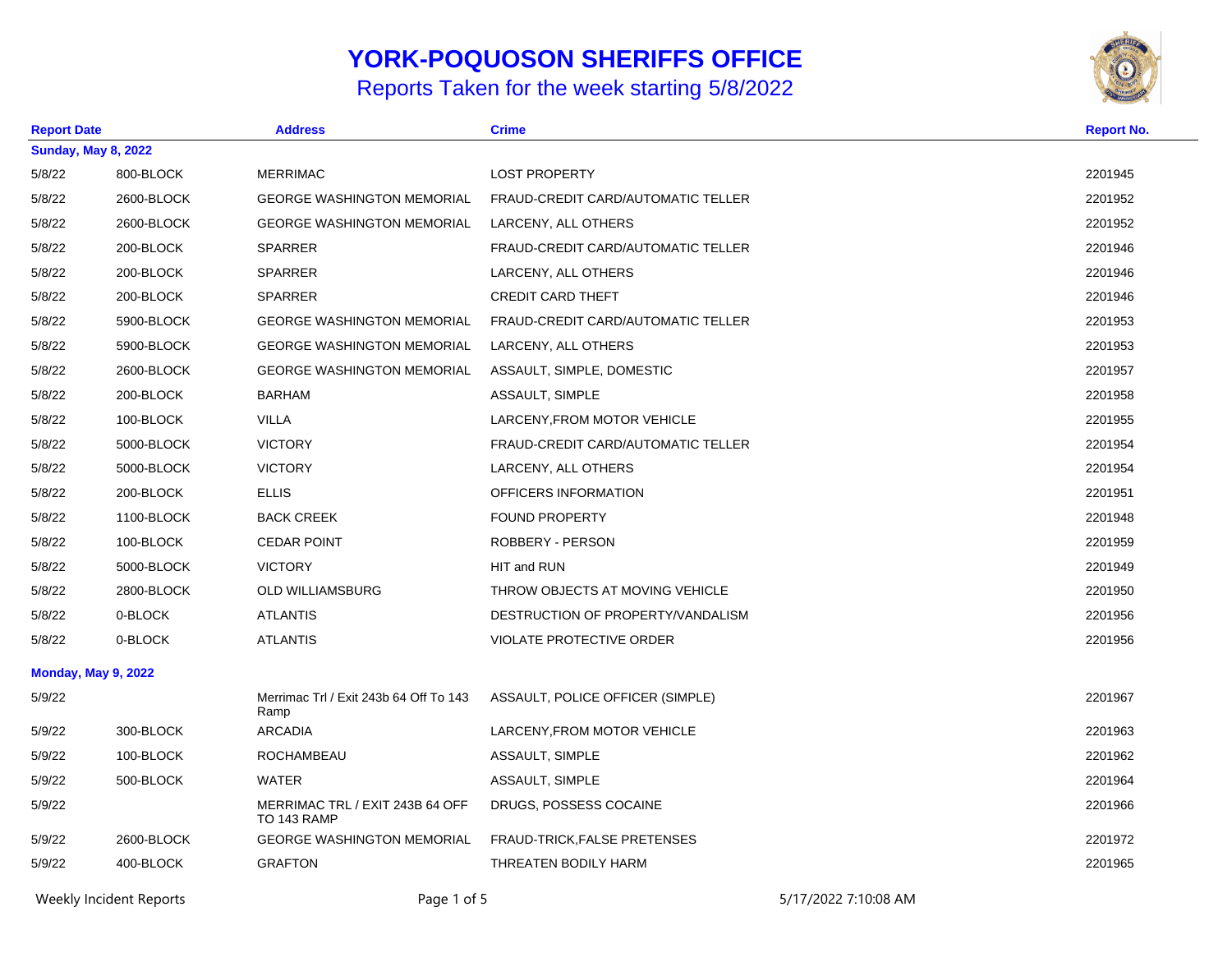|             | <b>Address</b>                                                                | <b>Crime</b>                                        | <b>Report No.</b> |
|-------------|-------------------------------------------------------------------------------|-----------------------------------------------------|-------------------|
| 200-BLOCK   | <b>BARHAM</b>                                                                 | OFFICERS INFORMATION                                | 2201968           |
| 800-BLOCK   | HORNSBYVILLE                                                                  | DESTRUCTION OF PROPERTY/VANDALISM                   | 2201971           |
|             |                                                                               |                                                     |                   |
| 400-BLOCK   | <b>WOLF TRAP</b>                                                              | FAMILY OFFENSE, CHILD ABUSE                         | 2201983           |
| 700-BLOCK   | <b>MERRIMAC</b>                                                               | ASSAULT, SIMPLE                                     | 2201980           |
| 1800-BLOCK  | <b>FIRST</b>                                                                  | FAMILY OFFENSE, NONVIOLENT, CHILD NEGLECT           | 2201986           |
| 1300-BLOCK  | <b>PENNIMAN</b>                                                               | OFFICERS INFORMATION                                | 2201976           |
|             | BYPASS RD / ROUTE 132                                                         | HIT and RUN                                         | 2201982           |
| 500-BLOCK   | ROCHAMBEAU                                                                    | SEX OFFENSE/FONDLING, INDECENT LIBERTIES, MOLESTING | 2201981           |
| 100-BLOCK   | LARKIN                                                                        | PORNOGRAPHY/OBSCENE MATERIAL                        | 2201989           |
| 700-BLOCK   | <b>MERRIMAC</b>                                                               | COUNTERFEITING/FORGERY, ALL OTHERS                  | 2201988           |
| 800-BLOCK   | ROCHAMBEAU                                                                    | LARCENY, SHOPLIFTING                                | 2201977           |
| 100-BLOCK   | DURHAM                                                                        | DESTRUCTION OF PROPERTY/VANDALISM                   | 2201987           |
| 800-BLOCK   | ROCHAMBEAU                                                                    | LARCENY, SHOPLIFTING                                | 2201978           |
| 5000-BLOCK  | <b>VICTORY</b>                                                                | LARCENY, SHOPLIFTING                                | 2201985           |
| 1900-BLOCK  | <b>RICHMOND</b>                                                               | ASSAULT, SIMPLE                                     | 2201974           |
| 1700-BLOCK  | <b>GEORGE WASHINGTON MEMORIAL</b>                                             | FRAUD-CREDIT CARD/AUTOMATIC TELLER                  | 2201984           |
| 700-BLOCK   | <b>MERRIMAC</b>                                                               | LARCENY, FROM MOTOR VEHICLE                         | 2201975           |
|             |                                                                               |                                                     |                   |
| 5000-BLOCK  | <b>GEORGE WASHINGTON MEMORIAL</b>                                             | <b>FORGERY BY CHECK</b>                             | 2202002           |
| 1100-BLOCK  | <b>WILKINS</b>                                                                | OFFICERS INFORMATION                                | 2202008           |
| 900-BLOCK   | <b>WATER FOWL</b>                                                             | <b>TAMPERING WITH AUTO</b>                          | 2201993           |
|             | <b>GEORGE WASHINGTON MEMORIAL</b><br>HWY / WASHINGTON SQUARE DR               | DRIVE WHILE SUSPEND / REVOKED                       | 2201990           |
| 100-BLOCK   | <b>LOON</b>                                                                   | TAMPER WITH AUTO (OFFICERS REPORT)                  | 2201992           |
| 11200-BLOCK | <b>GEORGE WASHINGTON MEMORIAL</b>                                             | ASSAULT, SIMPLE                                     | 2202001           |
| 400-BLOCK   | LEXINGTON                                                                     | FRAUD-CREDIT CARD/AUTOMATIC TELLER                  | 2201994           |
|             | VICTORY BLVD / BIG BETHEL RD                                                  | DRIVE WHILE SUSPEND / REVOKED                       | 2201991           |
| 100-BLOCK   | ROCHAMBEAU                                                                    | THREATEN BODILY HARM                                | 2201998           |
|             | SCHENCK DR / E ROCHAMBEAU DR                                                  | <b>RECKLESS DRIVING</b>                             | 2201995           |
|             | MERRIMAC TRL / RT 199 EB OFF TO<br><b>MERRIMAC EB</b>                         | DRUGS, POSSESS COCAINE                              | 2202003           |
| 9300-BLOCK  | <b>GEORGE WASHINGTON MEMORIAL</b>                                             | ASSAULT, SIMPLE                                     | 2202000           |
| 200-BLOCK   | <b>JETHRO</b>                                                                 | LARCENY.FROM MOTOR VEHICLE                          | 2201996           |
|             | <b>Report Date</b><br><b>Tuesday, May 10, 2022</b><br>Wednesday, May 11, 2022 |                                                     |                   |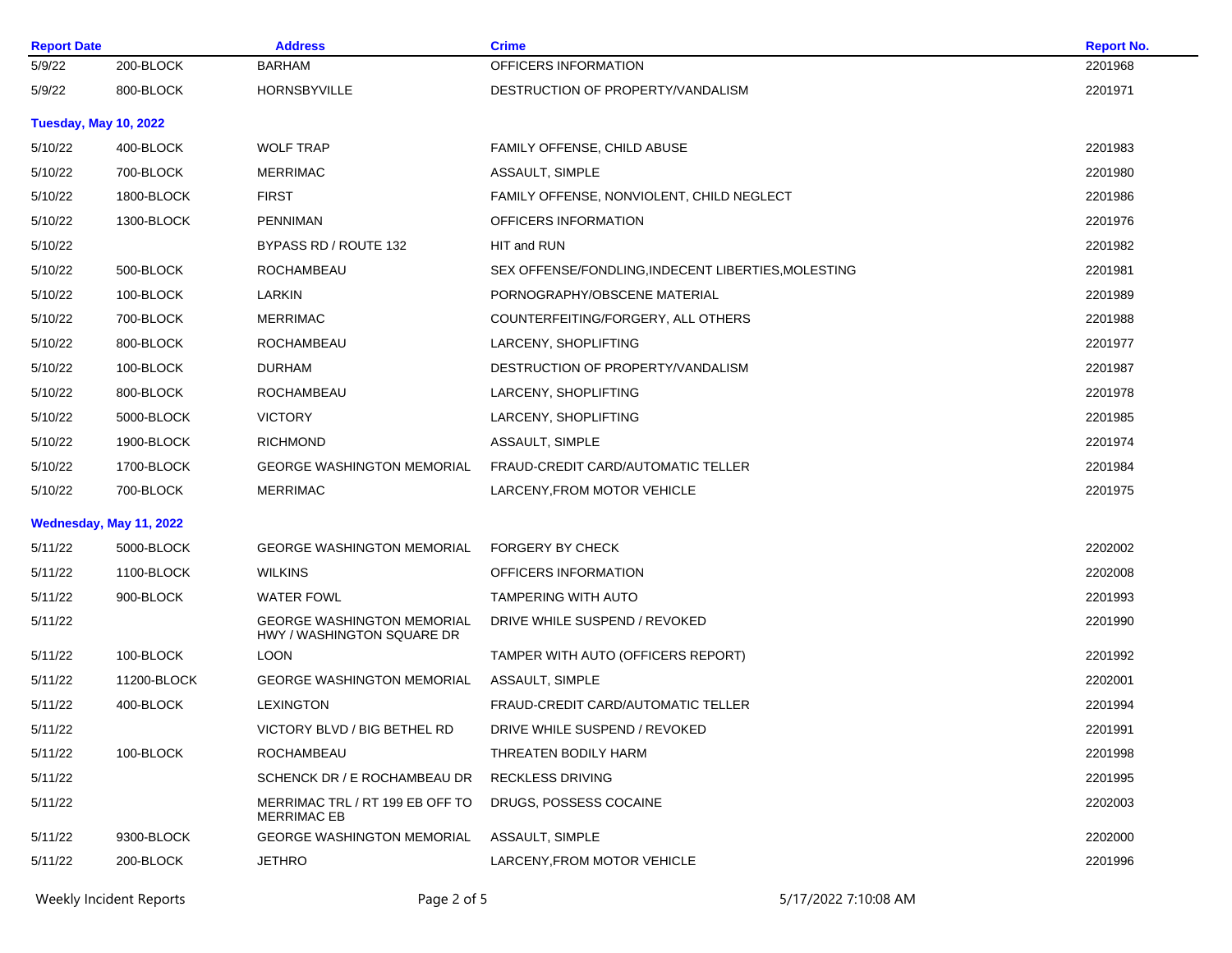| <b>Report Date</b>          |                        | <b>Address</b>                    | <b>Crime</b>                                          | <b>Report No.</b> |
|-----------------------------|------------------------|-----------------------------------|-------------------------------------------------------|-------------------|
| 5/11/22                     | 11200-BLOCK            | <b>GEORGE WASHINGTON MEMORIAL</b> | ASSAULT, SIMPLE                                       | 2201997           |
| 5/11/22                     | 2000-BLOCK             | <b>MOORETOWN</b>                  | DISORDERLY CONDUCT                                    | 2202005           |
|                             | Thursday, May 12, 2022 |                                   |                                                       |                   |
| 5/12/22                     | 11200-BLOCK            | <b>GEORGE WASHINGTON MEMORIAL</b> | DESTRUCTION OF PROPERTY/VANDALISM                     | 2202016           |
| 5/12/22                     | 11200-BLOCK            | <b>GEORGE WASHINGTON MEMORIAL</b> | <b>ASSAULT, SIMPLE</b>                                | 2202015           |
| 5/12/22                     | 300-BLOCK              | <b>YORKTOWN</b>                   | ASSAULT, SIMPLE                                       | 2202018           |
| 5/12/22                     | 4900-BLOCK             | <b>GEORGE WASHINGTON MEMORIAL</b> | DEATH INVESTIGATION                                   | 2202021           |
| 5/12/22                     | 7600-BLOCK             | <b>GEORGE WASHINGTON MEMORIAL</b> | LARCENY, OF M.V. PARTS OR ACCESSORIES                 | 2202013           |
| 5/12/22                     | 7600-BLOCK             | <b>GEORGE WASHINGTON MEMORIAL</b> | DESTRUCTION OF PROPERTY/VANDALISM - TAMPER W/ VEHICLE | 2202013           |
| 5/12/22                     | 4000-BLOCK             | <b>GEORGE WASHINGTON MEMORIAL</b> | LARCENY, ALL OTHERS                                   | 2202010           |
| 5/12/22                     | 400-BLOCK              | <b>GRAFTON</b>                    | OFFICERS INFORMATION                                  | 2202019           |
| 5/12/22                     | 300-BLOCK              | <b>COMMONWEALTH</b>               | LARCENY, OF M.V. PARTS OR ACCESSORIES                 | 2202012           |
| 5/12/22                     | 500-BLOCK              | ROCHAMBEAU                        | DESTRUCTION OF PROPERTY/VANDALISM - TAMPER W/ VEHICLE | 2202014           |
| 5/12/22                     | 100-BLOCK              | COPELAND                          | RUNAWAY/MP JUVENILE                                   | 2202017           |
| <b>Friday, May 13, 2022</b> |                        |                                   |                                                       |                   |
| 5/13/22                     | 100-BLOCK              | <b>QUEENS</b>                     | THREATEN BODILY HARM                                  | 2202045           |
| 5/13/22                     | 100-BLOCK              | <b>TWO TURKEY</b>                 | DESTRUCTION OF PROPERTY/VANDALISM                     | 2202037           |
| 5/13/22                     | 100-BLOCK              | <b>ELLIS</b>                      | OFFICERS INFORMATION                                  | 2202034           |
| 5/13/22                     | 100-BLOCK              | <b>OLIVIA</b>                     | TRESPASS OF REAL PROPERTY                             | 2202049           |
| 5/13/22                     | 200-BLOCK              | <b>COMMONS</b>                    | OFFICERS INFORMATION                                  | 2202023           |
| 5/13/22                     | 100-BLOCK              | <b>BRANDYWINE</b>                 | FRAUD, ALL OTHERS                                     | 2202041           |
| 5/13/22                     | 200-BLOCK              | <b>BELMONT</b>                    | FAMILY OFFENSE, NONVIOLENT, CHILD NEGLECT             | 2202038           |
| 5/13/22                     | 300-BLOCK              | <b>GOODWIN NECK</b>               | ALL OTHER NON FORCIBLE SEX OFFENSES                   | 2202053           |
| 5/13/22                     | 200-BLOCK              | <b>CLEMENTS MILL</b>              | <b>IDENTITY THEFT</b>                                 | 2202040           |
| 5/13/22                     | 200-BLOCK              | BARHAM                            | LARCENY, OF M.V. PARTS OR ACCESSORIES                 | 2202035           |
| 5/13/22                     | 2600-BLOCK             | <b>GEORGE WASHINGTON MEMORIAL</b> | THREATEN BODILY HARM                                  | 2202032           |
| 5/13/22                     | 100-BLOCK              | DEALBA                            | LARCENY, ALL OTHERS                                   | 2202042           |
| 5/13/22                     | 5000-BLOCK             | <b>VICTORY</b>                    | HIT and RUN                                           | 2202047           |
| 5/13/22                     | 100-BLOCK              | <b>TWO TURKEY</b>                 | DESTRUCTION OF PROPERTY/VANDALISM                     | 2202036           |
| 5/13/22                     | 200-BLOCK              | <b>CROSSROADS</b>                 | LARCENY, ALL OTHERS                                   | 2202046           |
| 5/13/22                     | 100-BLOCK              | <b>BYPASS</b>                     | KIDNAPPING and ABDUCTION                              | 2202027           |
| 5/13/22                     | 100-BLOCK              | <b>KINGSBRIDGE</b>                | <b>VERBAL DOMESTIC</b>                                | 2202030           |
|                             |                        |                                   |                                                       |                   |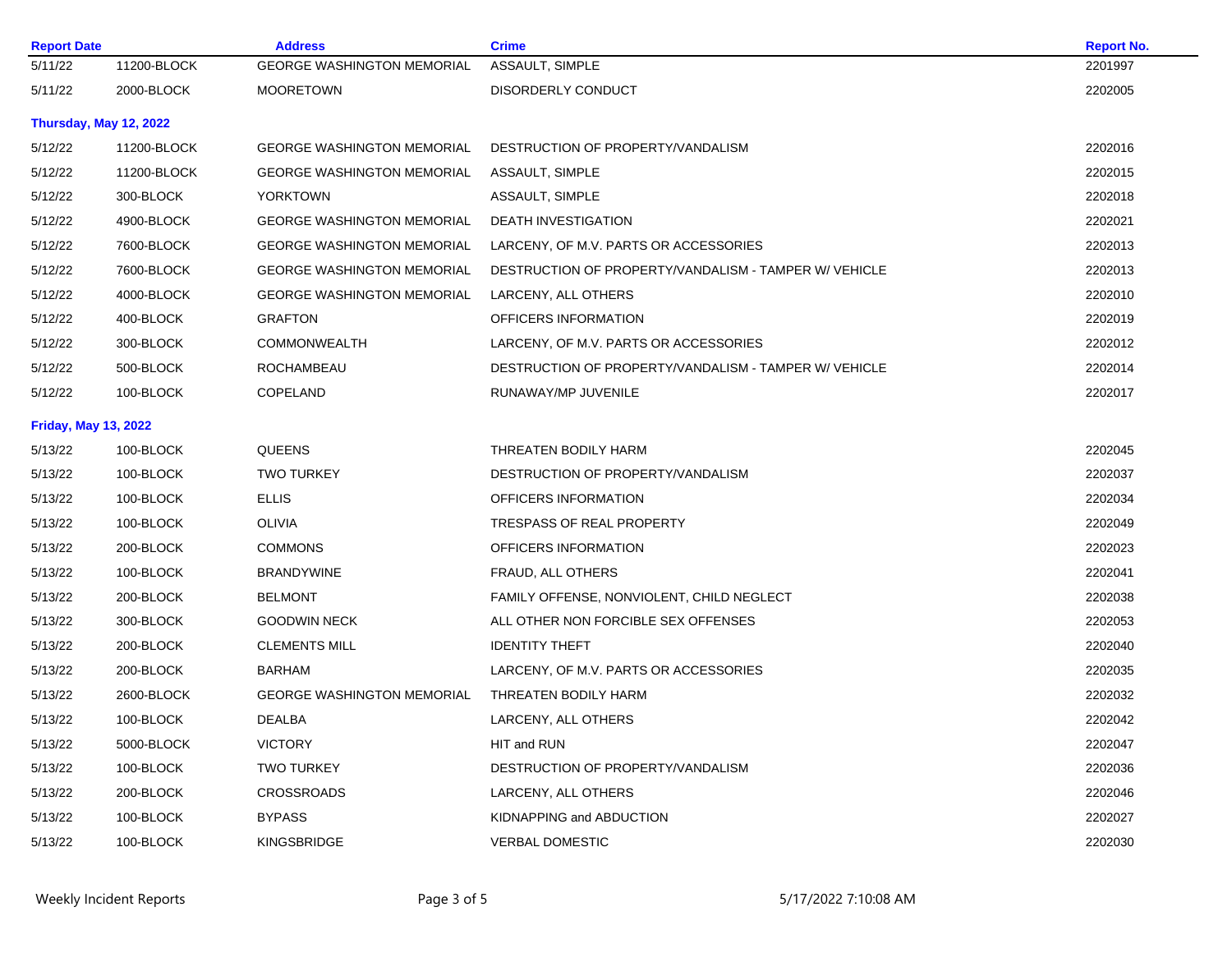| <b>Report Date</b>          |                         | <b>Address</b>                                            | <b>Crime</b>                             |                      | <b>Report No.</b> |
|-----------------------------|-------------------------|-----------------------------------------------------------|------------------------------------------|----------------------|-------------------|
| 5/13/22                     | 1500-BLOCK              | <b>PENNIMAN</b>                                           | DESTRUCTION OF PROPERTY/VANDALISM        |                      | 2202025           |
| 5/13/22                     | 1500-BLOCK              | <b>PENNIMAN</b>                                           | LARCENY, OF M.V. PARTS OR ACCESSORIES    |                      | 2202025           |
| 5/13/22                     | 90-BLOCK                | CHALLENGER                                                | OFFICERS INFORMATION                     |                      | 2202039           |
| 5/13/22                     | 4900-BLOCK              | <b>GEORGE WASHINGTON MEMORIAL</b>                         | LARCENY, OF M.V. PARTS OR ACCESSORIES    |                      | 2202026           |
| 5/13/22                     | 400-BLOCK               | VILLAGE                                                   | EMBEZZLEMENT                             |                      | 2202033           |
| 5/13/22                     | 100-BLOCK               | QUEENS WILLIAMSBURG, VA 23185                             | OFFICERS INFORMATION                     |                      | 2202029           |
| 5/13/22                     | 100-BLOCK               | <b>OVERLOOK</b>                                           | OFFICERS INFORMATION                     |                      | 2202052           |
| 5/13/22                     |                         | <b>GEORGE WASHINGTON MEMORIAL</b><br>HWY / ELLA TAYLOR RD | HIT and RUN                              |                      | 2202050           |
| 5/13/22                     |                         | <b>GEORGE WASHINGTON MEMORIAL</b><br>HWY / ELLA TAYLOR RD | <b>RECKLESS DRIVING</b>                  |                      | 2202050           |
| 5/13/22                     | 9300-BLOCK              | <b>GEORGE WASHINGTON MEMORIAL</b>                         | ALL OTHER REPORTABLE OFFENSES            |                      | 2202028           |
| 5/13/22                     | 300-BLOCK               | CATTAIL                                                   | <b>VERBAL DOMESTIC</b>                   |                      | 2202048           |
| 5/13/22                     | 1000-BLOCK              | <b>WILKINS</b>                                            | ASSAULT, SIMPLE, DOMESTIC                |                      | 2202051           |
| 5/13/22                     | 400-BLOCK               | QUEENSBURY                                                | OFFICERS INFORMATION                     |                      | 2202031           |
|                             | Saturday, May 14, 2022  |                                                           |                                          |                      |                   |
| 5/14/22                     |                         | BYPASS RD / ROUTE 132                                     | OFFICERS INFORMATION                     |                      | 2202055           |
| 5/14/22                     | 300-BLOCK               | <b>LEIGH</b>                                              | THREATEN BODILY HARM                     |                      | 2202060           |
| 5/14/22                     | 1600-BLOCK              | <b>MERRIMAC</b>                                           | DRIVING UNDER THE INFLUENCE, ALCOHOL     |                      | 2202057           |
| 5/14/22                     | 2600-BLOCK              | <b>GEORGE WASHINGTON MEMORIAL</b>                         | LARCENY, SHOPLIFTING                     |                      | 2202061           |
| 5/14/22                     | 100-BLOCK               | RIVERMEADE                                                | ASSAULT, SIMPLE, DOMESTIC                |                      | 2202069           |
| 5/14/22                     | 100-BLOCK               | <b>PALACE</b>                                             | OFFICERS INFORMATION                     |                      | 2202058           |
| 5/14/22                     | 2000-BLOCK              | <b>GEORGE WASHINGTON MEMORIAL</b>                         | ASSAULT, SIMPLE                          |                      | 2202065           |
| 5/14/22                     | 1900-BLOCK              | OLD WILLIAMSBURG                                          | <b>BRANDISH FIREARM</b>                  |                      | 2202067           |
| 5/14/22                     | 600-BLOCK               | <b>CARTERS NECK</b>                                       | MOTOR VEHICLE THEFT                      |                      | 2202059           |
| 5/14/22                     | 100-BLOCK               | <b>SENTARA</b>                                            | DRUNK IN PUBLIC                          |                      | 2202054           |
| 5/14/22                     | 1600-BLOCK              | <b>MERRIMAC</b>                                           | <b>RECKLESS DRIVING</b>                  |                      | 2202062           |
| 5/14/22                     | 100-BLOCK               | <b>HUNTERS</b>                                            | <b>MISSING PERSON</b>                    |                      | 2202063           |
| 5/14/22                     | 2100-BLOCK              | <b>GEORGE WASHINGTON MEMORIAL</b>                         | TRESPASS OF REAL PROPERTY                |                      | 2202068           |
| <b>Sunday, May 15, 2022</b> |                         |                                                           |                                          |                      |                   |
| 5/15/22                     | 200-BLOCK               | <b>CHOISY</b>                                             | <b>LOST PROPERTY</b>                     |                      | 2202082           |
| 5/15/22                     | 300-BLOCK               | <b>HARRIS GROVE</b>                                       | ASSAULT, SIMPLE, DOMESTIC                |                      | 2202076           |
| 5/15/22                     | 1900-BLOCK              | <b>POCAHONTAS</b>                                         | ASSAULT, SIMPLE                          |                      | 2202081           |
| 5/15/22                     | 2700-BLOCK              | <b>HAMPTON</b>                                            | LARCENY, FROM COIN-OP. MACHINE OR DEVICE |                      | 2202070           |
|                             | Weekly Incident Reports | Page 4 of 5                                               |                                          | 5/17/2022 7:10:08 AM |                   |